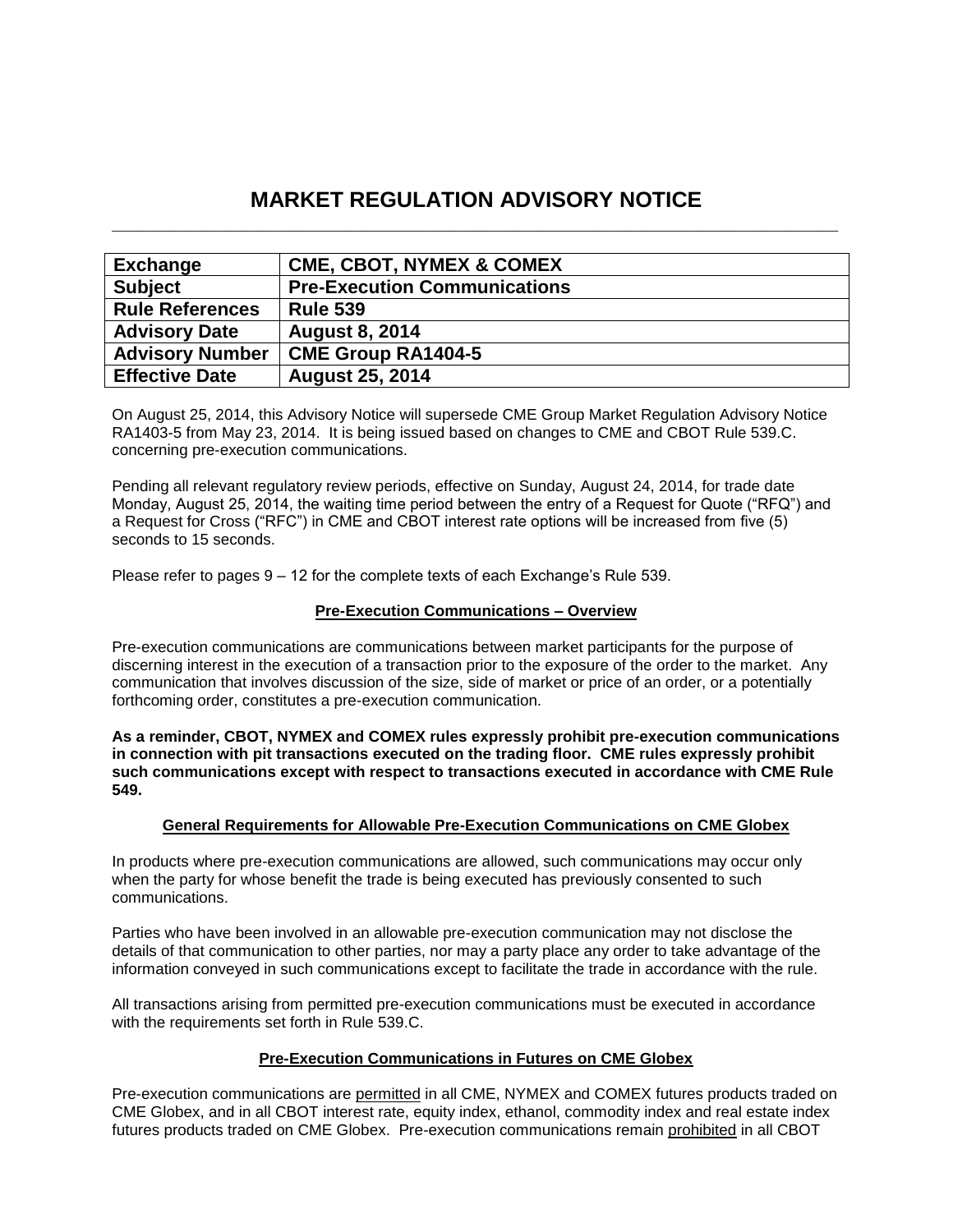grain and oilseed futures products traded on CME Globex.

## CME and CBOT Entry Requirements into CME Globex

Transactions in CME and CBOT futures products resulting from permissible pre-execution communications must be entered into CME Globex via a Globex Cross. A Globex Cross for futures requires that the order of the party who initiated the pre-execution communication be the first order entered into CME Globex. At least five (5) seconds must elapse after the entry of the first order before the opposing order can be entered. No RFQ is required.

## NYMEX and COMEX Entry Requirements into CME Globex

Transactions in all NYMEX and COMEX futures products may be entered into CME Globex via a Globex Cross as described immediately above.

Alternatively, for those NYMEX and COMEX futures products set forth in the attached list [\(http://www.cmegroup.com/trading/energy/agency-cross-eligible-products-for-energy-and-metals.html\)](http://www.cmegroup.com/trading/energy/agency-cross-eligible-products-for-energy-and-metals.html), a broker may enter an Agency Cross via CME Direct, which requires the entry of an RFQ followed by a waiting a period of five (5) seconds followed by the entry of a Cross Sequence, which is the entry of a day-limit order followed immediately by the entry of a day-fill–and-kill order. The order of the party initiating the pre-execution communication must be entered as the day-limit order, which is accomplished by the broker selecting the non-initiating party as the 'Aggressor' on the order ticket. Failure to enter the buy and sell orders within 30 seconds after the entry of the RFQ will require a new Agency Cross to be initiated in order to proceed with the trade.

## **Pre-Execution Communications in Options on Futures on CME Globex**

Pre-execution communications are permitted at all times in all CME, NYMEX and COMEX options on futures products traded on Globex. Pre-execution communications are permitted at all times in CBOT interest rate, ethanol and equity index options on futures products traded on CME Globex. Pre-execution communications are also permitted in CBOT grain and oilseed options on futures during the hours of 7:00:00 p.m. Central Time ("CT") through 7:45:00 a.m. CT each business day. Pre-execution communications in CBOT grain and oilseed options on futures remain prohibited outside those hours.

# CME and CBOT Entry Requirements into CME Globex

Transactions in CME and CBOT options on futures products resulting from permissible pre-execution communications, including options spreads and combinations and options/futures spreads, must be entered into CME Globex via a Globex Cross. A Globex Cross for options on futures require the entry of an RFC order, which is an order that includes both the buy and sell orders arising from the pre-execution communication. Prior to the entry of the RFC, an RFQ must be entered into CME Globex for the relevant option or options strategy. In CME and CBOT equity options, the RFC order must be entered no less than five (5) seconds and no more than 30 seconds after the entry of the RFQ. In all other eligible options, the RFC order must be entered no less than 15 seconds and no more than 30 seconds after the entry of the RFQ.

Failure to enter the RFC order within the applicable time parameters will require a new RFQ to be entered prior to the entry of the RFC order. In all cases, the entry of the RFC order must comply with the applicable time parameters set forth in Rule 539.C.

#### NYMEX and COMEX Entry Requirements into CME Globex

Transactions in all NYMEX and COMEX options products may be entered into CME Globex via a Globex Cross. A Globex Cross for options on futures, including options spreads and combinations and options/futures spreads, requires the entry of an RFQ into CME Globex for the relevant option or option strategy. Subsequent to the entry of the RFQ, an RFC must be entered into CME Globex no less than five (5) seconds and no more than 30 seconds after the entry of the RFQ. Failure to enter the RFC order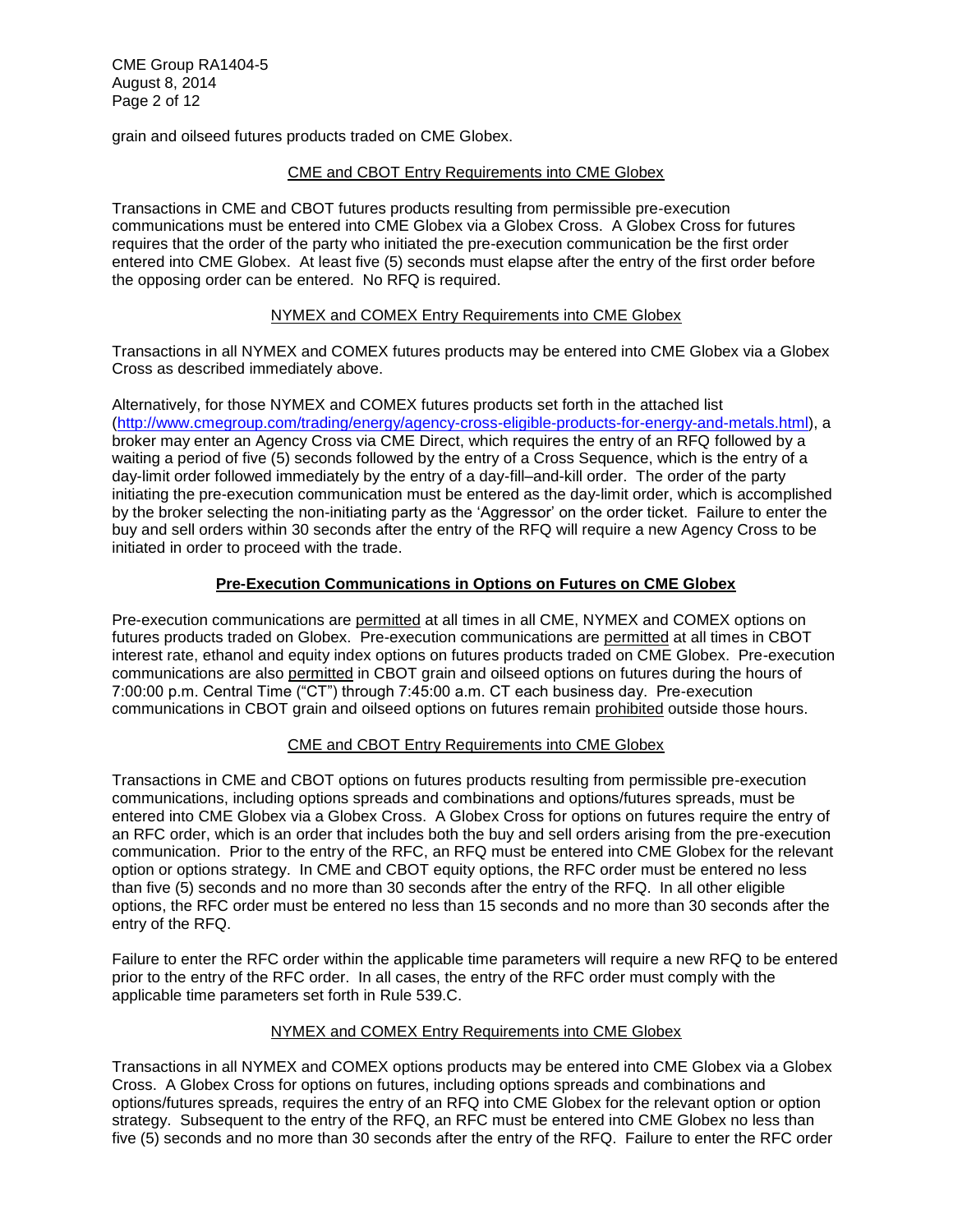CME Group RA1404-5 August 8, 2014 Page 3 of 12

within this time parameter will require a new RFQ to be entered prior to the entry of the RFC order.

Alternatively, for those NYMEX and COMEX options products set forth in the attached list [\(http://www.cmegroup.com/trading/energy/agency-cross-eligible-products-for-energy-and-metals.html\)](http://www.cmegroup.com/trading/energy/agency-cross-eligible-products-for-energy-and-metals.html), a broker may enter an Agency Cross via CME Direct, which requires the entry of an RFQ followed by a waiting a period of five (5) seconds followed by the entry of a Cross Sequence, which is the entry of a day-limit order followed immediately by the entry of a day-fill-and-kill order. The order of the party initiating the pre-execution communication must be entered as the day-limit order, which is accomplished by the broker selecting the non-initiating party as the 'Aggressor' on the order ticket. Failure to enter the buy and sell orders within 30 seconds after the entry of the RFQ will require a new Agency Cross to be initiated in order to proceed with the trade. Brokers will need to have access to CME Direct in order to enter the CS into CME Globex. Click [here](http://www.cmegroup.com/trading/cme-direct/) for additional information on accessing CME Direct.

# **RFQ/RFC Functionality**

Numerous Independent Software Vendors ("ISVs") support RFQ and RFC functionality. For market participants using the Exchange-provided CME EOS Trader application, functionality built into the application will prevent the entry of the RFC outside of the prescribed time requirements. For example, in Standard & Poor's 500 Stock Price Index options, the system will preclude the entry of the RFC until at least 5 seconds after the entry of the associated RFQ and will also prevent the entry of the RFC if more than 30 seconds have elapsed following the entry of the RFQ. This functionality was added to facilitate compliance with the relevant entry time requirements.

# **Agency Cross Functionality**

Agency Cross functionality will initially be available solely on CME Direct until such time as other ISVs replicate the process.

## **Detailed Order Entry Requirements for Eligible Option Products Entered via a Globex Cross (RFQ/RFC)**

- 1. Prior to the entry of orders arising from permissible pre-execution communications, the market participant *must* submit an RFQ.
- 2. Subsequent to submitting the RFQ, the orders to be executed pursuant to such communications *must* be initiated by the entry of an RFC order, an order which includes both the buy and sell orders arising from the pre-execution communications.
	- a. In CME and CBOT equity options and all NYMEX and COMEX options, the RFC order *must* be entered no less than five (5) seconds and no more than 30 seconds after issuing the RFQ.
	- b. In all other eligible options, the RFC order *must* be entered no less than 15 seconds and no more than 30 seconds after issuing the RFQ.
- 3. If an RFC order is not entered within 30 seconds after the RFQ, any subsequent trade to be executed pursuant to pre-execution communications must be preceded by the entry of a new RFQ and, thereafter, the RFC order must be entered in accordance with the time parameters set forth above.

# **Globex Cross RFC Matching Algorithm**

1. If the RFC price improves both the best bid and best offer in the order book or if there is no bid/offer in the order book, 100% of the RFC quantity will match at the RFC price immediately upon submission of the RFC.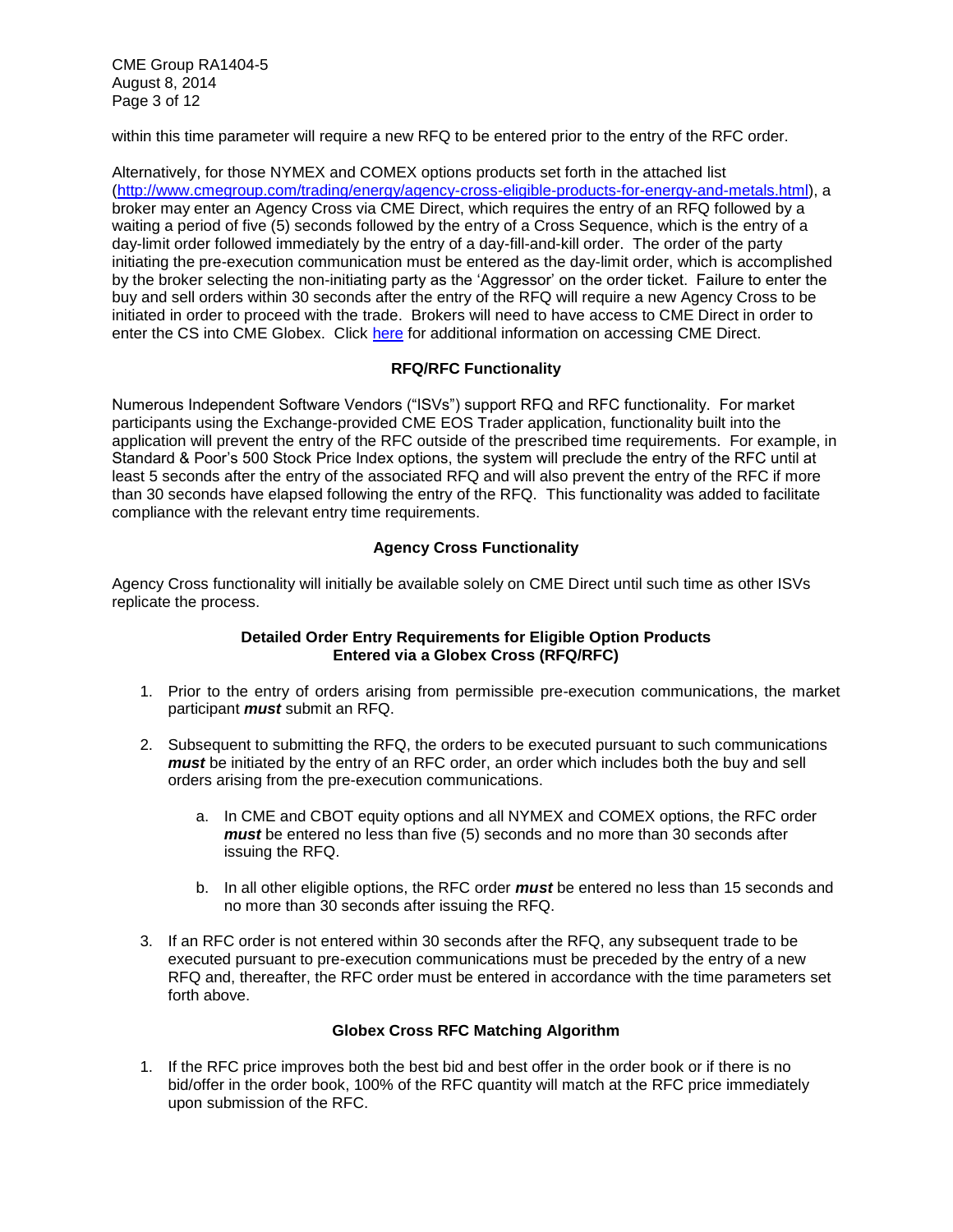CME Group RA1404-5 August 8, 2014 Page 4 of 12

> 2. If the RFC price matches or is outside the best bid or offer in the market, the applicable side of the RFC order will immediately match against the orders in the book at a price better than or equal to the RFC price. Immediately thereafter, 100% of the smaller quantity remaining on one side of the RFC will match against the order on the opposite side of the RFC at the RFC price. Any unmatched balance on one side of the RFC will remain in the order book unless it is cancelled by the user.

## **Agency Cross Matching**

While the Agency Cross functionality on CME Direct allows the broker to populate the opposing buy and sell orders in a single ticket, those orders will result in two discrete CME Globex order entries, which will be handled according to the particular algorithm applicable to the product.

The order of the party initiating the pre-execution communication must be the order entered as a day-limit order after which the second order must be entered as a day-fill-and-kill order, which is accomplished by the broker selecting the non-initiating party as the 'Aggressor' on the order ticket. The orders are sent to the order book with the day-fill-and-kill order being entered immediately after the day-limit order has been entered.

The day-limit order will immediately match against any orders in the order book on the opposite side of the market that are at a price better than or equal to the limit price on the day-limit order, up to the full quantity on the day-limit order. Any unmatched balance on the day-limit order will thereafter immediately match opposite the day-fill-and-kill order, and any remaining unmatched balance on the day-fill-and-kill order will be immediately cancelled.

If the price of the day-limit order improves the best bid and the offer in the order book, or if there is no bid or offer in the order book, the day-limit order will match opposite the day-fill-and-kill order in its entirety, unless any new orders are entered at a price equal to or better than the intended cross price before the day-limit order and/or the day-fill and kill order reach CME Globex. If a new order is entered at a price equal to or better than the intended cross price before the day-limit or the day-fill-and-kill order reaches CME Globex, either of the two orders intended to be crossed will first transact against existing orders in the order book.

#### **Questions and Answers Regarding Globex Cross**

- 1. Is a client's consent to pre-execution communications necessary? **Yes.**
- 2. May the parties involved in pre-execution communications disclose the details of those communications to other parties? **No.**
- 3. If a party has participated in a pre-execution communication where non-public information has been disclosed about an order or a potential order and the party does not agree to take the other side of the trade, may the party subsequently enter an order into the market to take advantage of the non-public information? **No.**
- 4. Are there any options listed on CME Globex in which pre-execution communications are not permitted? **Yes. In CBOT grain and oilseed options, pre-execution communications are permitted only between the hours of 7:00:00 p.m. and 7:45:00 a.m. each business day and remain prohibited outside those hours**
- 5. Is an RFQ required to be submitted prior to engaging in pre-execution communications? **No.**
- 6. After a pre-execution communication has taken place, must an RFQ be submitted prior to entering a Request for Cross ("RFC") in order to proceed with the transaction? **Yes.**
- 7. In CME and CBOT equity options and all NYMEX and COMEX options, must the RFC be entered no less than five (5) seconds and no more than 30 seconds after issuing the RFQ? **Yes.**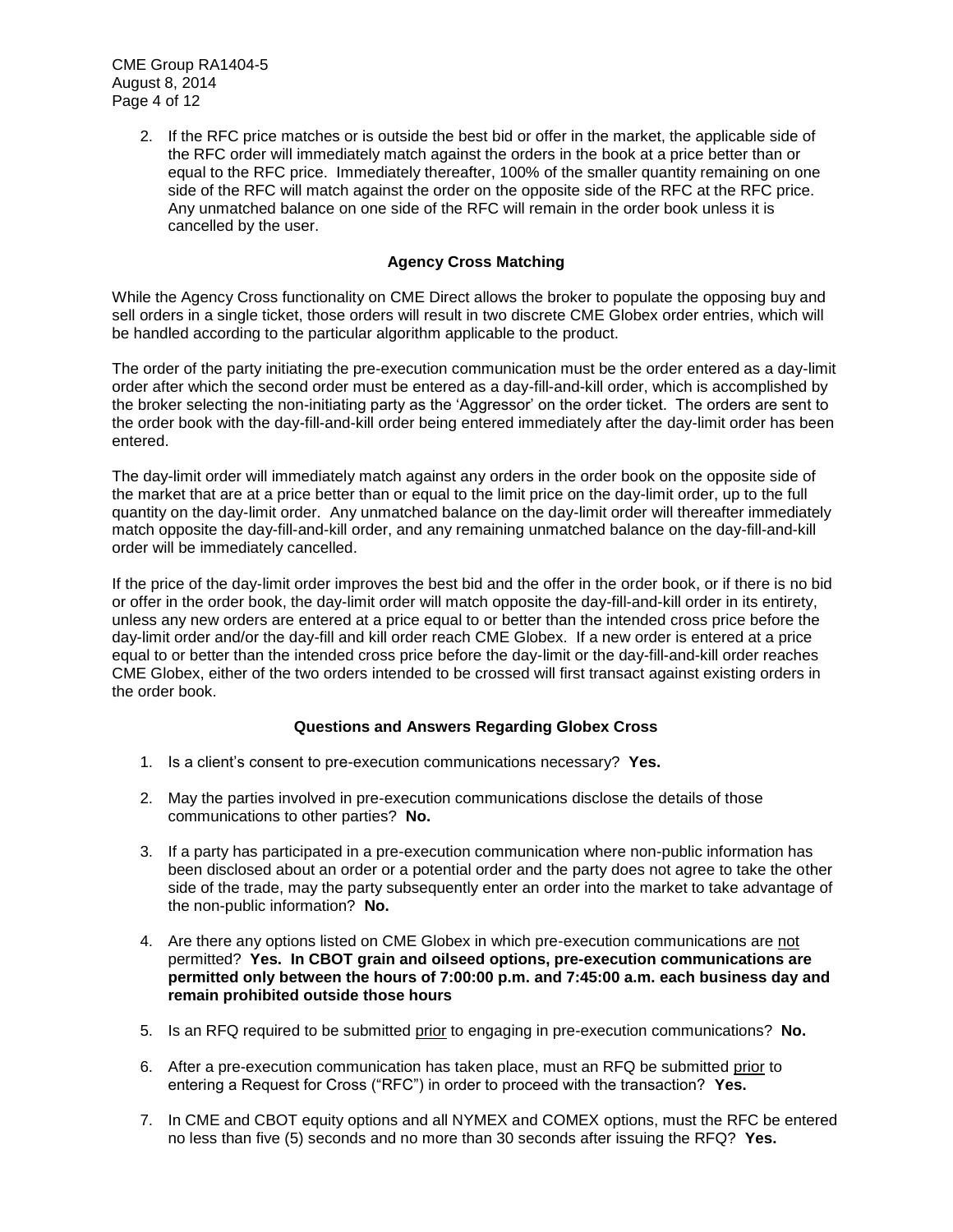- 8. In all other eligible options, must the RFC be entered no less than 15 seconds and no more than 30 seconds after issuing the RFQ? **Yes.**
- 9. Is the price or quantity of the orders on the RFC displayed to the marketplace prior to the execution of the RFC? **No. Market participants will observe an RFQ prior to the submission of the buy and sell orders corresponding to the RFC; however the RFQ will not reflect a price or quantity.**
- 10. Is there any information in the RFQ that identifies that a RFC may be forthcoming? **No. The RFQ is displayed in the same manner as any other RFQ.**
- 11. If the RFC is not entered within the required time parameters after issuing the RFQ, is a new RFQ required to be issued and active for the required time parameter prior to entering the RFC? **Yes.**
- 12. May an RFC be entered outside the time parameters set forth in 7 and 8 above after entry of the required RFQ? **No.**
- 13. Are there any alternative methods of complying with Rule 539.C. other than through the entry of an RFQ followed by the entry of an RFC as described above? **With respect to CME and CBOT options products, no. With respect to certain NYMEX and COMEX options products, yes, via the entry of a CS.**

#### **Questions and Answers Regarding Agency Cross (Applicable Only to Certain Eligible NYMEX/COMEX Options Products)**

- 1. Is a client's consent to pre-execution communications necessary? **Yes.**
- 2. May the parties involved in pre-execution communications disclose the details of those communications to other parties? **No.**
- 3. If a party has participated in a pre-execution communication where non-public information has been disclosed about an order or a potential order and the party does not agree to take the other side of the trade, may the party subsequently enter an order into the market to take advantage of the non-public information? **No.**
- 4. Are there any NYMEX and COMEX options listed on CME Globex in which pre-execution communications are not permitted? **No.**
- 5. Is an RFQ required to be submitted prior to engaging in pre-execution communications? **No.**
- 6. After a pre-execution communication has taken place, must an RFQ be submitted prior to entering the two orders into CME Globex via a CS? **Yes.**
- 7. Must the order of the party initiating the pre-execution communication be entered first as a daylimit order? **Yes.**
- 8. Must the other order be entered after the day-limit order as a day-fill-and-kill order? **Yes.**
- 9. Must the entire CS be entered no less than 5 seconds and no more than 30 seconds after issuing the RFQ? **Yes.**
- 10. Is there any information in the RFQ that identifies that a CS may be forthcoming? **No. The RFQ is displayed in the same manner as any other RFQ.**
- 11. If the CS is not entered and completed within the required time parameters after issuing the RFQ, is a new RFQ required to be issued and active for the required time period prior to entering the CS? **Yes.**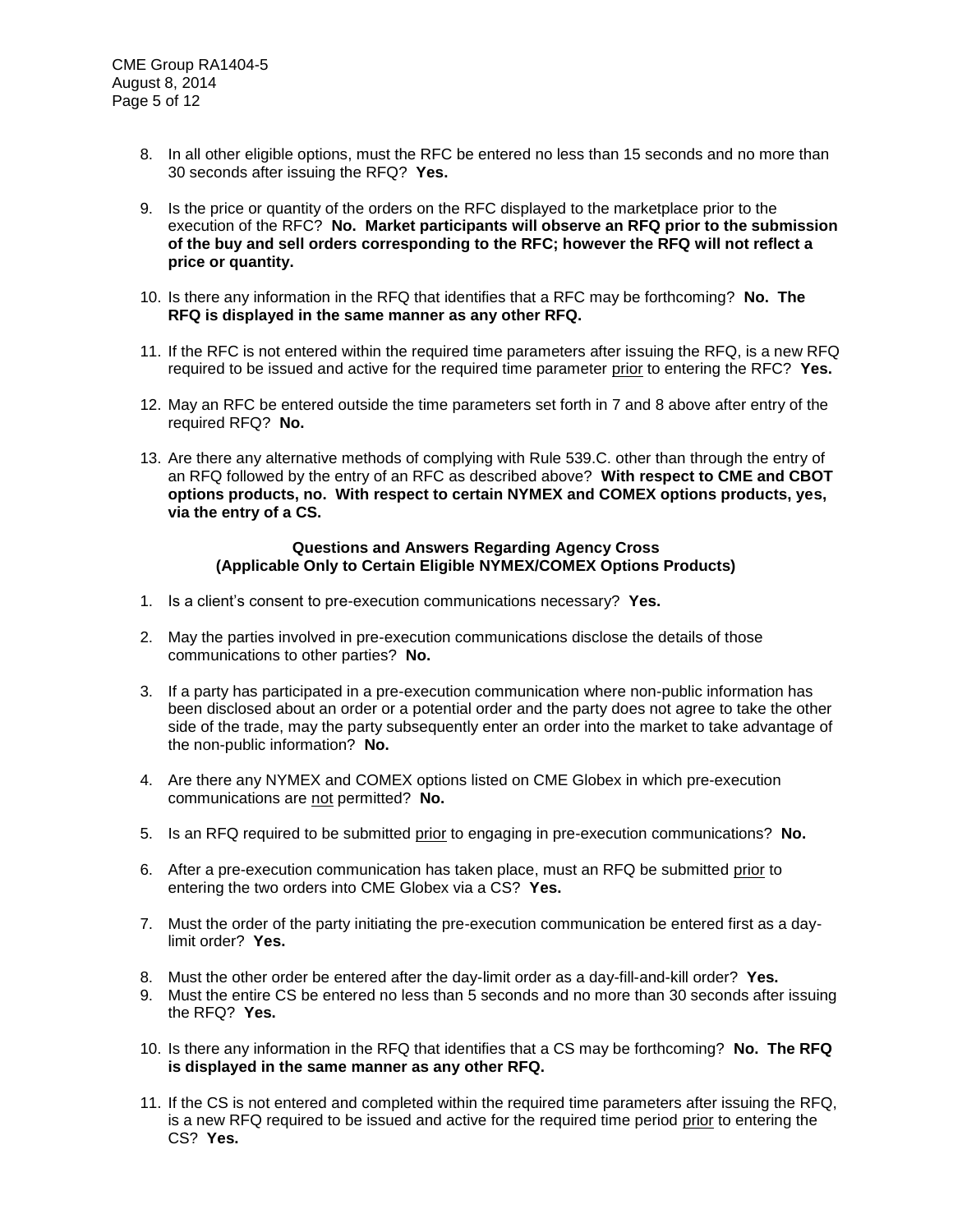12. May the CS be entered outside the time parameters set forth in 9 above after entry of the required RFQ? **No.**

#### **Questions and Answers Regarding Pre-Execution Communication Requirements in Eligible Futures Products Executed on CME Globex**

- 1. Is a client's consent to pre-execution communications necessary? **Yes.**
- 2. May the parties involved in pre-execution communications disclose the details of those communications to other parties? **No.**
- 3. If a party has participated in a pre-execution communication where non-public information has been disclosed about an order or a potential order and the party does not agree to take the other side of the trade, may the party subsequently enter an order into the market to take advantage of the non-public information? **No.**
- 4. Are there any CME, CBOT, NYMEX or COMEX futures listed on CME Globex in which preexecution communications are not permitted? **Yes, pre-execution communications are not permitted in CBOT grain and oilseed futures products.**
- 5. Is an RFQ required to be issued prior to engaging in pre-execution communications involving futures? **No.**
- 6. If pre-execution communications have occurred in an eligible futures contract, must the order of the initiator of the pre-execution communication be entered prior to the entry of the opposing order? **Yes.**
- 7. Must a minimum of 5 seconds elapse after the entry of the first order before the entry of the second order? **In CME and CBOT futures, yes. In NYMEX and COMEX futures, only if the orders are being entered as a Globex Cross. In NYMEX and COMEX futures, if the orders are entered via a CS, the first order must be entered as a day-limit order followed by the second order being entered as a day-fill-and-kill order.**
- 8. Can an RFC be used to cross futures orders? **No.**

#### **Questions and Answers Regarding Products for which Pre-Execution Communications are Prohibited**

- 1. In which products are pre-execution communications prohibited? **Pre-executions communications are prohibited in CBOT grain and oilseed futures at all times and in grain and oilseed options on futures from 7:45 a.m. CT to 7:00 p.m. CT each business day.**
- 2. If a customer has an interest in a particular transaction in these products and requests a market, how can the salesperson obtain a market for the customer? **In the open outcry venue, a market would be requested from the trading pit. In the electronic venue, the salesperson identifies the bid/offer and depth of market posted on CME Globex. If the posted bid/offer is deemed too wide or insufficiently deep, it is recommended that a Request for Quote ("RFQ") be submitted. This action will typically generate additional interest and, in the case of products supported by a market-maker program, market makers are obliged to respond to a specified percentage of RFQs.**
- 3. What if an RFQ is submitted and there is no response or an inadequate response in terms of the tightness or depth of the market? **In this circumstance, another RFQ should be submitted. With an active RFQ, it is also permissible to contact potential counterparties (i.e. market makers), alert them to the RFQ and ask them to submit a market or to tighten/deepen the existing market. An RFQ is considered active for 60 seconds following submission. To**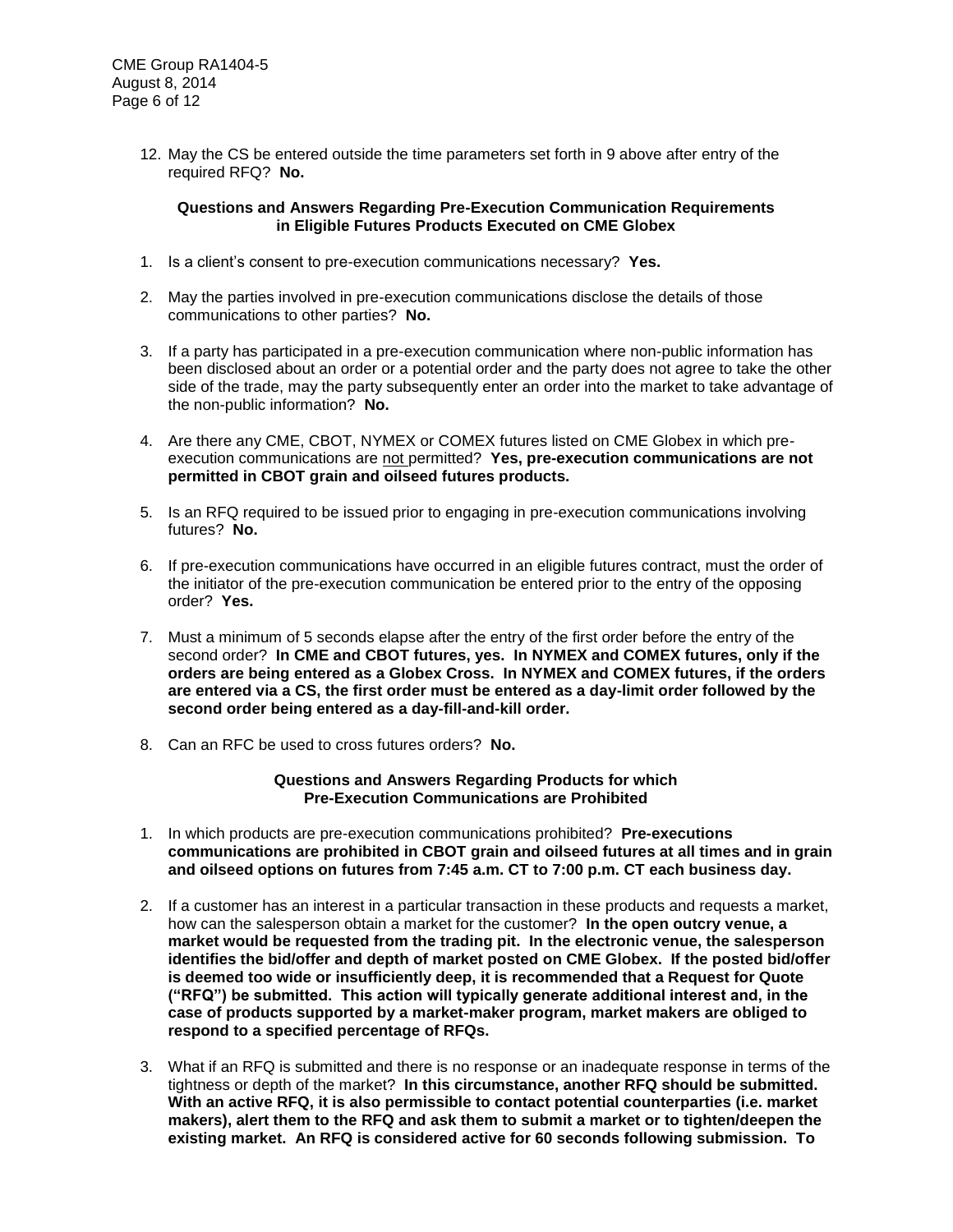**ensure that such communications do not become prohibited pre-execution communications, only the information disclosed via the RFQ may be disclosed in such communications.**

- **4.** Is it permissible to contact other market participants to obtain general market color without violating the prohibition on pre-execution communications? **Communications to obtain general market color are permissible provided there is no express or obviously implied arrangement to execute a specified trade and no non-public information is communicated regarding an order.**
- 5. If an order has been submitted on CME Globex, are there any restrictions on communicating with potential counterparties? **With a resting order exposed on CME Globex, it is permissible to contact potential counterparties to solicit interest in trading against the order. In any such communications, no non-public information (i.e. information not represented in the terms of the order exposed to the market) may be disclosed. For example, if the represented offer is for 250 contracts, it would be a violation of the rules to disclose that there are an additional 500 contracts to sell because that information has not been disclosed to the market.**

#### **Crossing of Simultaneous Buy and Sell Orders That Do Not Involve Pre-Execution Communications and Trading Against Customer Orders on CME Globex**

What are the requirements for handling simultaneous buy and sell orders for different beneficial owners that did not involve pre-execution communications?

Independently initiated orders on opposite sides of the market for different beneficial account owners that are immediately executable against each other may be entered without delay provided that the orders did not involve pre-execution communications and that each of the orders is entered immediately upon receipt.

In accordance with Rule 533 ("Simultaneous Buy and Sell Orders for Different Beneficial Owners"), opposite orders for different beneficial accounts that are simultaneously placed by a party with discretion over both accounts may be entered provided that one order is exposed on CME Globex for a minimum of 5 seconds in the case of futures orders and a minimum of 15 seconds in the case of orders involving options.

An order allowing for price and/or time discretion, if not entered immediately upon receipt, may be knowingly entered opposite a second order entered by the same firm only if the second order has been entered immediately upon receipt and has been exposed on CME Globex for a minimum of 5 seconds for futures orders and a minimum of 15 seconds for orders involving options.

Assuming there have been no pre-execution communications, is it permissible for a firm to knowingly trade for its proprietary account against a customer order entered by the firm?

Yes, provided that in accordance with Rule 531 ("Trading Against Customers' Orders Prohibited") the customer order has been entered immediately upon receipt and has first been exposed on CME Globex for a minimum of 5 seconds for futures orders and a minimum of 15 seconds for orders involving options.

Questions regarding this advisory may be directed to one of the following individuals in the Market Regulation Department:

Erin Coffey, Senior Rules & Regulatory Outreach Specialist, 312.341.3286

Jonathan Farrimond, Lead Rules & Regulatory Outreach Specialist, 44.20.3379.3966

Robert Sniegowski, Senior Director, Rules & Regulatory Outreach, 312.341.5991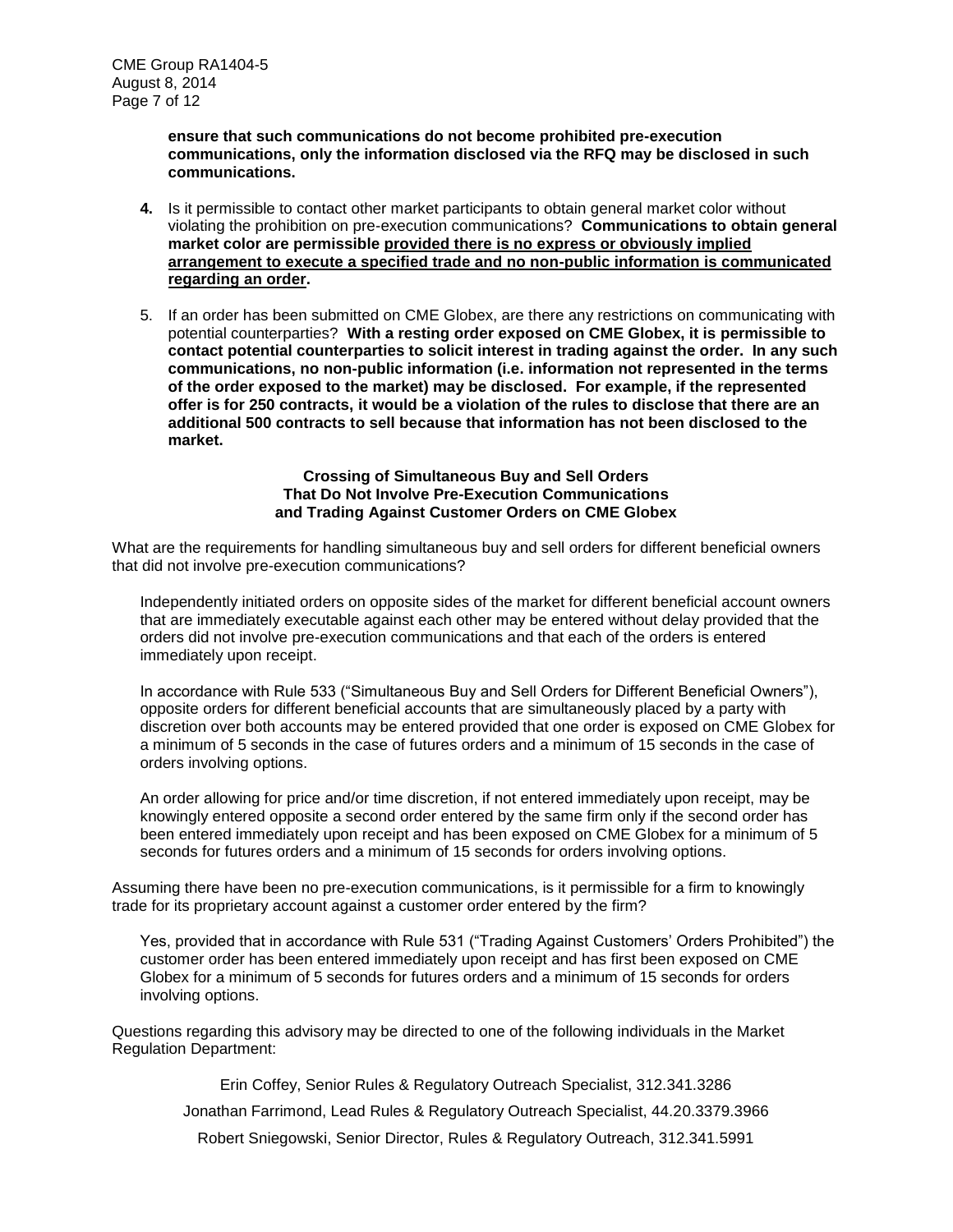CME Group RA1404-5 August 8, 2014 Page 8 of 12

For media inquiries concerning this Advisory Notice, please contact CME Group Corporate Communications at 312.930.3434 or [news@cmegroup.com.](mailto:news@cmegroup.com)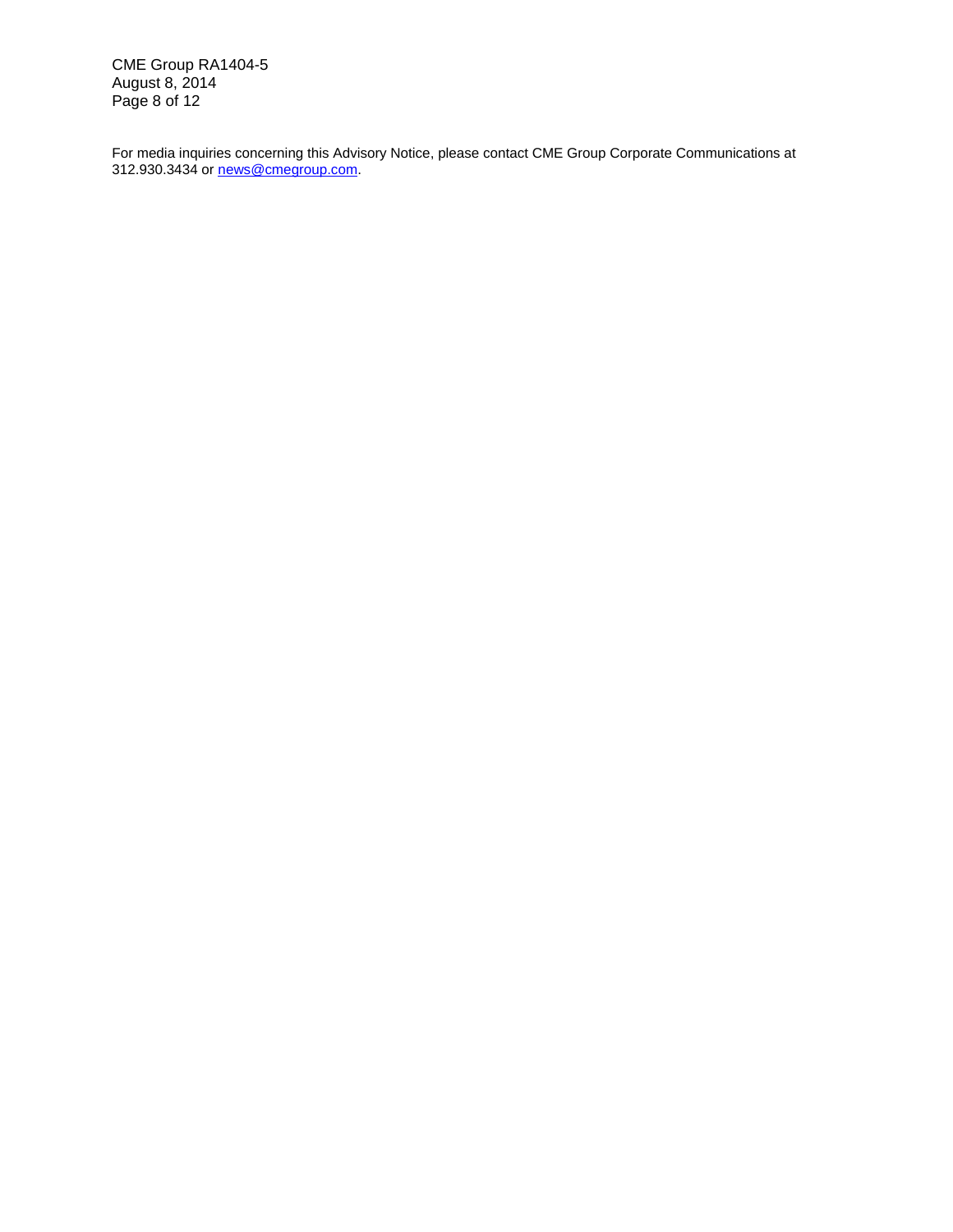## **CME Rule 539 PREARRANGED, PRE-NEGOTIATED AND NONCOMPETITIVE TRADES PROHIBITED**

#### **539.A. General Prohibition**

No person shall prearrange or pre-negotiate any purchase or sale or noncompetitively execute any transaction, except in accordance with Sections B. and C. below.

#### **539.B. Exceptions**

The foregoing restriction shall not apply to block trades pursuant to Rule 526, Exchange for Related Positions transactions pursuant to Rule 538 and LOX Orders pursuant to Rule 549.

#### **539.C. Pre-Execution Communications Regarding Globex Trades**

Parties may engage in pre-execution communications with regard to transactions executed on the Globex platform where one party (the first party) wishes to be assured that a contra party (the second party) will take the opposite side of the order under the following circumstances:

- 1. A party may not engage in pre-execution communications with other market participants on behalf of another party unless the party for whose benefit the trade is being made has previously consented to permit such communications.
- 2. Parties to pre-execution communications shall not (i) disclose to a non-party the details of such communications or (ii) enter an order to take advantage of information conveyed during such communications except in accordance with this rule.
- 3. In the case of futures orders, the first party's order must be entered into the Globex platform first and the second party's order may not be entered into the Globex platform until a period of 5 seconds has elapsed from the time of entry of the first order.
- 4. In the case of options orders, subsequent to the pre-execution communication, a Request for Quote ("RFQ") for the particular option or option spread or combination must be entered into Globex. Thereafter, in equity options, a Request for Cross ("RFC") order which contains both the buy and the sell orders must be entered into Globex no less than five (5) seconds and no more than thirty (30) seconds after the entry of the RFQ in order to proceed with the trade. In all other options, the RFC order must be entered no less than fifteen (15) seconds and no more than thirty (30) seconds after the entry of the RFQ in order to proceed with the trade. The RFQ and the RFC order must be entered within the same trading session. Failure to enter the RFC order within 30 seconds after the entry of the RFQ will require a new RFQ to be entered prior to the entry of the RFC order, which must be entered in accordance with the time parameters described above in order to proceed with the trade.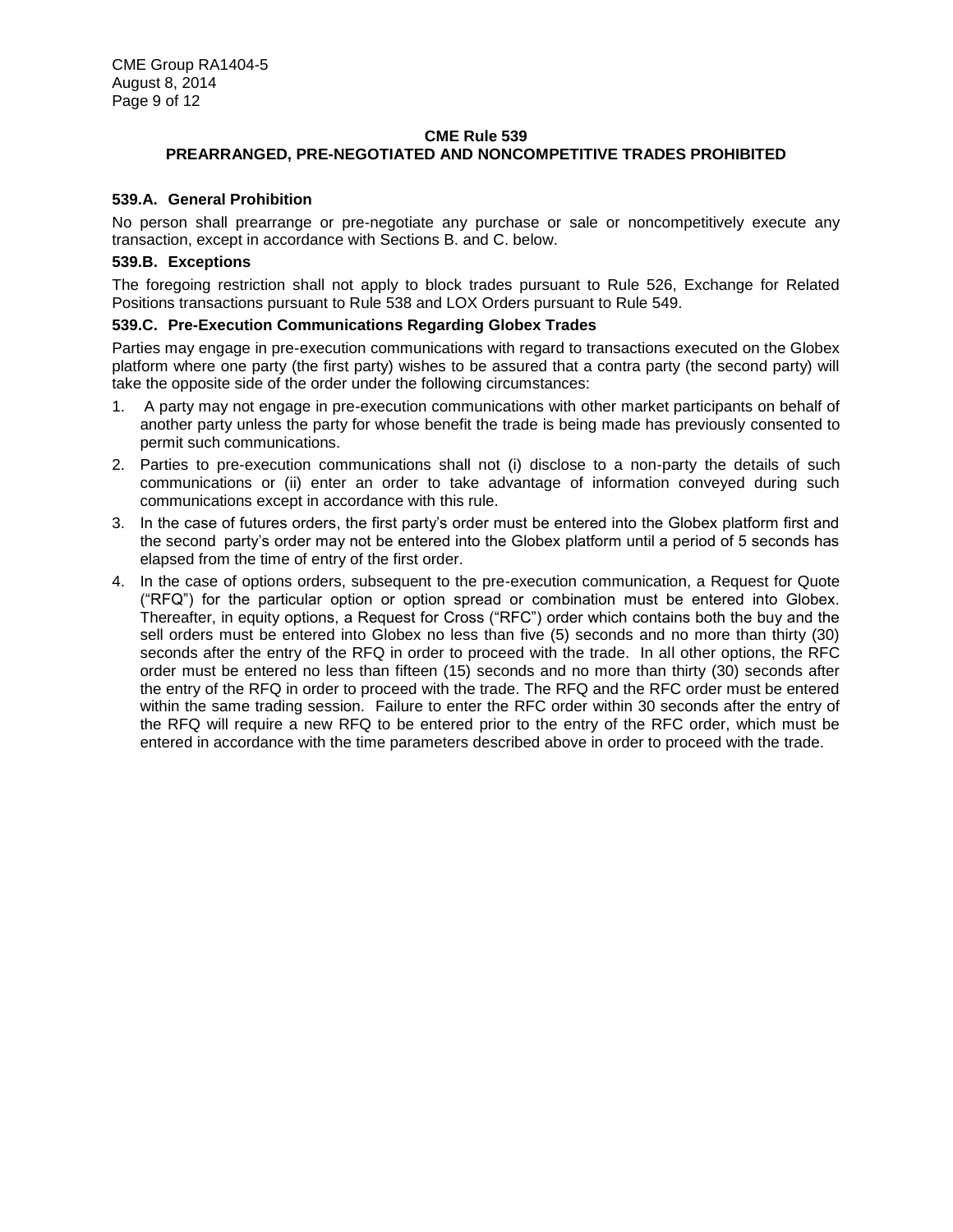#### **CBOT Rule 539**

#### **PREARRANGED, PRE-NEGOTIATED AND NONCOMPETITIVE TRADES PROHIBITED**

#### **539.A. General Prohibition**

No person shall prearrange or pre-negotiate any purchase or sale or noncompetitively execute any transaction, except in accordance with Sections B. and C. below.

#### **539.B. Exceptions**

The foregoing restriction shall not apply to block trades pursuant to Rule 526 or Exchange for Related Positions transactions pursuant to Rule 538.

#### **539.C. Pre-Execution Communications Regarding Globex Trades**

Parties may engage in pre-execution communications with regard to transactions executed on the Globex platform in the following futures and options products where one party wishes to be assured that a contra party will take the opposite side of the order: Interest Rate futures and options, Equity Index futures and options, Ethanol futures and options, Commodity Index futures, Real Estate Index futures and, during those hours designated by the Exchange, grain and oilseed options.

Pre-execution communications in those products may occur under the following circumstances:

- 1. A party may not engage in pre-execution communications with other market participants on behalf of another party unless the party for whose benefit the trade is being made has previously consented to permit such communications.
- 2. Parties to pre-execution communications shall not (i) disclose to a non-party the details of such communications or (ii) enter an order to take advantage of information conveyed during such communications except in accordance with this rule.
- 3. In the case of futures orders, the first party's order must be entered into the Globex platform first and the second party's order may not be entered into the Globex platform until a period of 5 seconds has elapsed from the time of entry of the first order.
- 4. In the case of options orders, subsequent to the pre-execution communication, a Request for Quote ("RFQ") for the particular option or option spread or combination must be entered into Globex. Thereafter, in equity options, a Request for Cross ("RFC") order which contains both the buy and the sell orders must be entered into Globex no less than five (5) seconds and no more than thirty (30) seconds after the entry of the RFQ in order to proceed with the trade. In all other options, the RFC order must be entered no less than fifteen (15) seconds and no more than thirty (30) seconds after the entry of the RFQ in order to proceed with the trade. The RFQ and the RFC order must be entered within the same trading session. Failure to enter the RFC order within 30 seconds after the entry of the RFQ will require a new RFQ to be entered prior to the entry of the RFC order, which must be entered in accordance with the time parameters described above in order to proceed with the trade.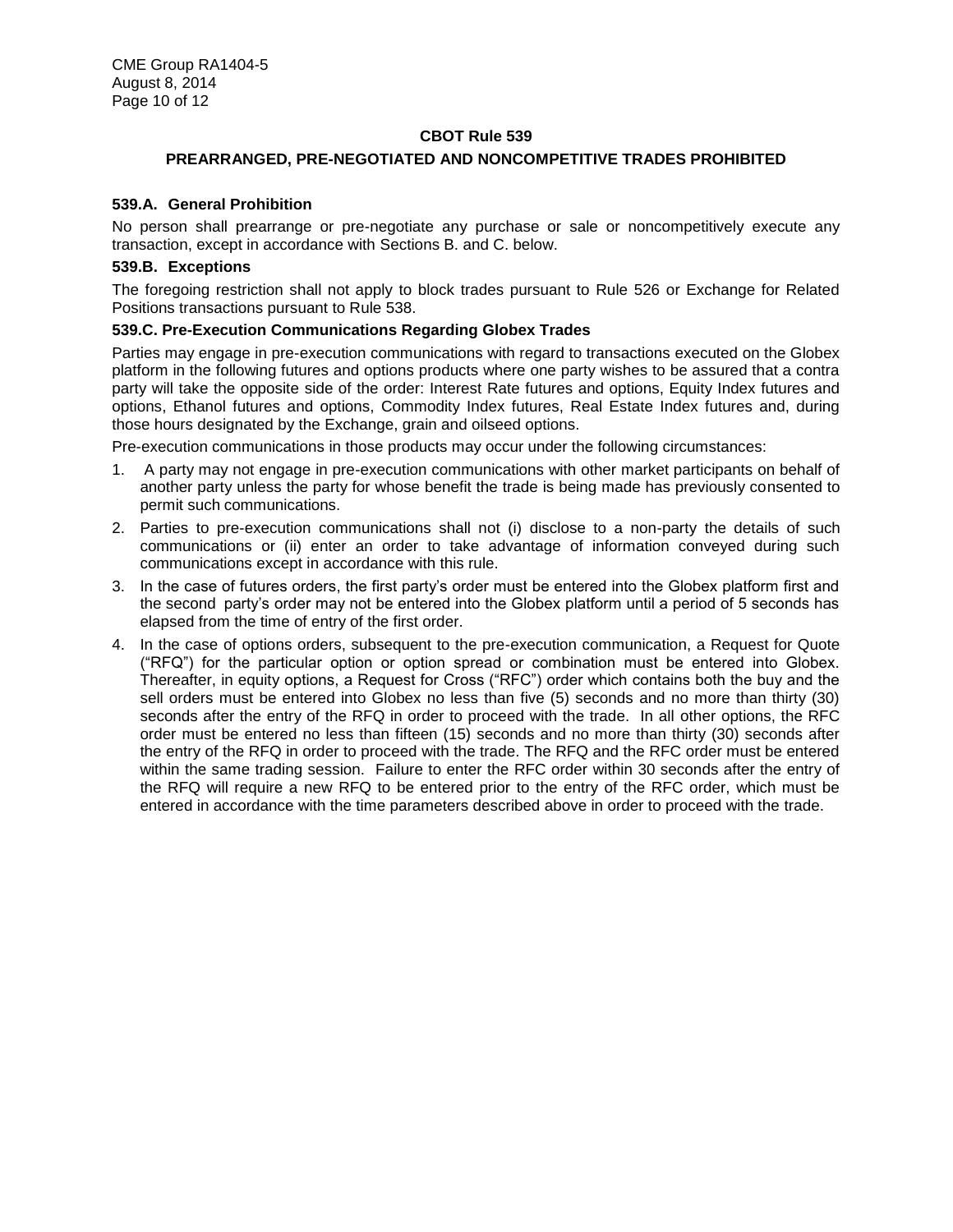#### **NYMEX and COMEX Rule 539**

## **PREARRANGED, PRE-NEGOTIATED AND NONCOMPETITIVE TRADES PROHIBITED**

#### **539.A. General Prohibition**

No person shall prearrange or pre-negotiate any purchase or sale or noncompetitively execute any transaction, except in accordance with Sections B. and C. below.

#### **539.B. Exceptions**

The foregoing restriction shall not apply to block trades pursuant to Rule 526 or Exchange for Related Positions transactions pursuant to Rule 538.

#### **539.C. Pre-Execution Communications Regarding Globex Trades**

Parties may engage in pre-execution communications with regard to transactions executed on the Globex platform where one party (the first party) wishes to be assured that a contra party (the second party) will take the opposite side of the order under the following circumstances:

- 1. A party may not engage in pre-execution communications with other market participants on behalf of another party unless the party for whose benefit the trade is being made has previously consented to permit such communications.
- 2. Parties to pre-execution communications shall not (i) disclose to a non-party the details of such communications or (ii) enter an order to take advantage of information conveyed during such communications except in accordance with this rule.
- 3. Entry Methods for Futures Orders (including futures-only spread and combination trades)
	- a. Globex Cross: The first party's order is entered into the Globex platform first and the second party's order may not be entered into the Globex platform until a period of 5 seconds has elapsed from the time of entry of the first order.
	- b. Agency Cross: Alternatively, in certain eligible products, a Cross Sequence ("CS") may be used by a broker to enter the buy and the sell orders into Globex. Following the pre-execution communication, a Request for Quote ("RFQ") for the particular futures or futures spread or combination is entered into Globex. Thereafter, a Cross Sequence, which is defined as the entry of a day-limit order followed immediately by the entry of a day-fill-and-kill order, must be entered in Globex no less than five (5) seconds and no more than thirty (30) seconds after the entry of the RFQ in order to proceed with the trade. The first party's order must be entered first as a day-limit order, followed immediately by the entry of the second order as a day-fill-and-kill order. The CS must occur within the same trading session. Failure to enter the buy and sell orders within 30 seconds after the entry of the RFQ will require a new CS to be initiated in order to proceed with the trade.
- 4. Entry Methods for Options Orders (including all spreads and combinations containing an option)
	- a. Globex Cross: Following the pre-execution communication, an RFQ for the particular option or option spread or combination is entered into Globex. Thereafter, a Request for Cross ("RFC") order which contains both the buy and the sell orders must be entered into Globex no less than five (5) seconds and no more than thirty (30) seconds after the entry of the RFQ in order to proceed with the trade. The RFQ and the RFC order must be entered within the same trading session. Failure to enter the RFC order within 30 seconds after the entry of the RFQ will require a new RFQ to be entered prior to the entry of the RFC order, which must be entered in accordance with the time parameters described above in order to proceed with the trade.
	- b. Agency Cross: Alternatively, in certain eligible products, a Cross Sequence ("CS") may be used by a broker to enter the buy and the sell orders into Globex. Following the pre-execution communication, a Request for Quote ("RFQ") for the particular options or options spread or combination is entered into Globex. Thereafter, a Cross Sequence, which is defined as the entry of a day-limit order followed immediately by the entry of a day-fill-and-kill order, must be entered in Globex no less than five (5) seconds and no more than thirty (30) seconds after the entry of the RFQ in order to proceed with the trade. The first party's order must be entered first as a day-limit order, followed immediately by the entry of the second order as a day-fill-and-kill order. The CS must occur within the same trading session. Failure to enter the buy and sell orders within 30